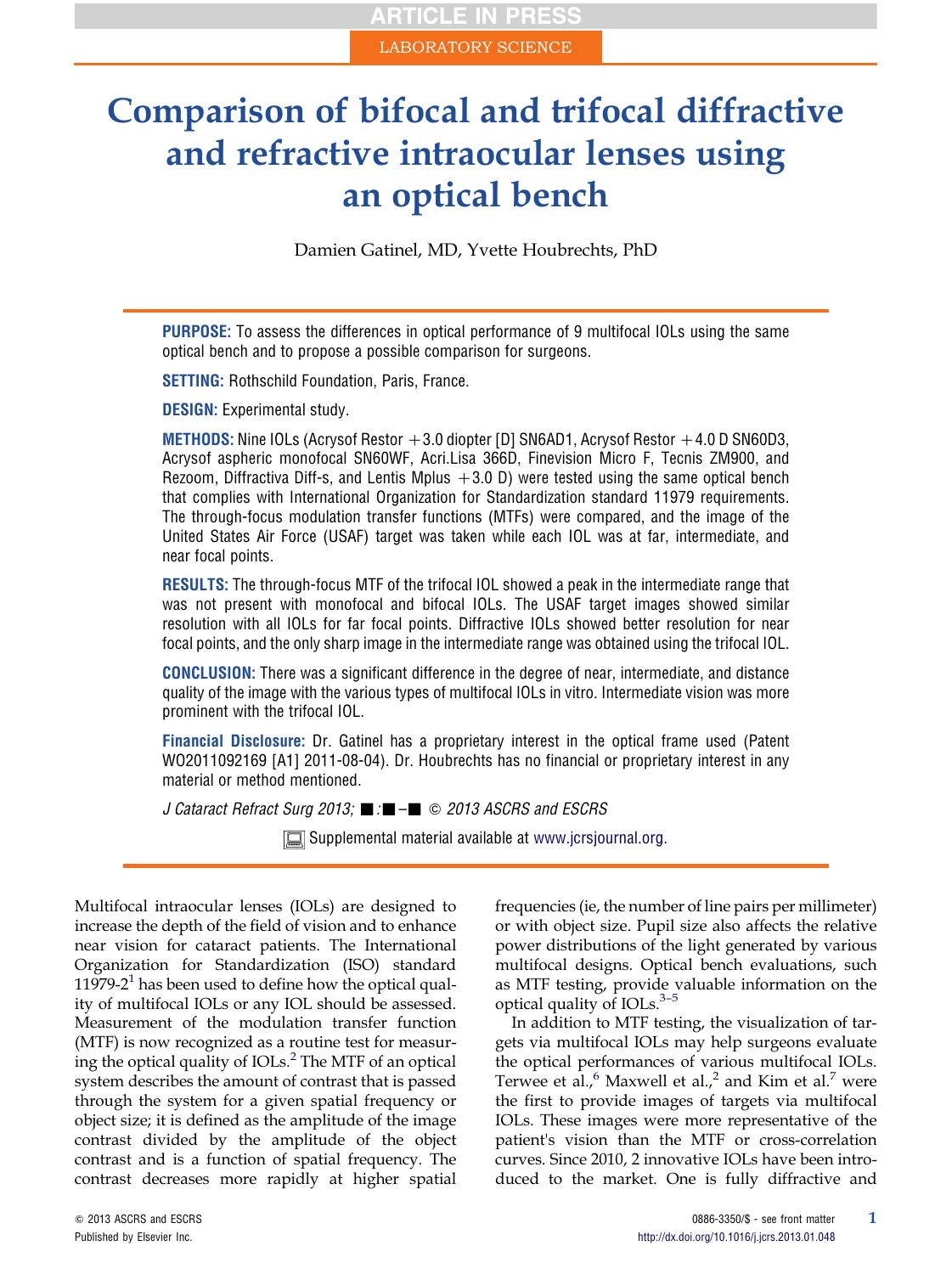trifocal (Finevision Micro F, PhysIOL S.A.) and the other is refractive with rotational asymmetry (Lentis Mplus, Oculentis GmbH). These IOLs were compared with those already available on the market.

This research was performed to aid surgeons in comparing the optical performances of different multifocal IOL designs to better match the performances with the patient's expectations and ocular characteristics, such as pupil diameter. Outcomes of the tests performed on 9 IOL models, including 1 monofocal, 2 refractive, 2 bifocal diffractive, 1 diffractive trifocal, and 3 bifocal diffractive with diffractive optic reduced to the central part, are presented here. It is important to note that every diffractive IOL is a refractive–diffractive IOL because the far focus is always produced via refraction.

## MATERIALS AND METHODS

#### Intraocular Lenses

The following multifocal IOLs were tested: the aspheric monofocal Acrysof SN60WF, the Acrysof Restor  $+4.0$  diopter (D) SN60D3, and the aspheric Acrysof Restor  $+3.0$  D SN6AD1 (all Alcon Laboratories, Inc.); the Acri.Lisa 366D (Carl Zeiss Meditec AG); the Finevision Micro F; the Tecnis ZM900 and the Rezoom (both Abbott Medical Optics, Inc.); the Diffractiva Diff-s (Human Optics AG); and the Lentis Mplus  $+3.0$  D. The Diffractiva Diff-s and Acrysof Restor  $+3.0$  D SN6AD1 have an add power of  $+3.00$  D; the Finevision Micro F,  $+3.50$  D; the Acri.Lisa 366D,  $+3.75$  D; and the Tecnis ZM900 and the Acrysof Restor  $+4.00$  D SN60D3,  $+4.00$  D. The Lentis Mplus LS-312 MF30 provides an add of  $+2.75$  D and the Rezoom, of  $+3.50$  D.

[Table 1](#page-2-0) shows the differences between the diffractive IOLs. The Finevision Micro F IOL ([Figure 1](#page-3-0), top) is a combination of 2 bifocal diffractive patterns, of which 1 is for far and near vision and the other for far and intermediate vision. This design has been described comprehensively by Gatinel et al.<sup>[8](#page-5-0)</sup>

The Lentis Mplus LS-312 MF30 is a refractive IOL ([Figure 1,](#page-3-0) bottom) and contains an aspheric distancevision zone combined with a 3.00 D posterior sectorshaped near-vision zone. Theoretically, light hitting the transition area of the embedded sector is reflected away

Final revision submitted: January 2, 2013. Accepted: January 3, 2013.

Presented at the XXIX Congress of the European Society of Cataract & Refractive Surgeons, Vienna, Austria, September 2011.

Corresponding author: Damien Gatinel, MD, Fondation Ophtalmologique Adolphe de Rothschild, 25-29 rue Manin, 75940 Paris Cedex 19, France. E-mail: [gatinel@gmail.com.](mailto:gatinel@gmail.com)

from the optical axis to prevent the superposition of interference or diffraction. The ultraviolet-filtering hydrophilic copolymer acrylic IOL has a hydrophobic surface, a biconvex design, a 6.0 mm optical zone, an overall length of 12.0 mm, and a 360-degree continuous square optic and haptic edge.

## Optical Bench

The PMTF optical bench was developed by Lambda-X to measure the image quality (MTF) of diffractive multifocal IOLs. This equipment complies with the requirements of ISO standards  $11979-2^1$  $11979-2^1$  $11979-2^1$  $11979-2^1$  and  $11979-9^9$  and was designed to measure multifocal IOLs accurately. [Figure 2](#page-3-0) shows a schematic of this equipment. It measures lenses using a patented quantitative deflectometry technique based on phaseshifting principles, which enable precise measurements based on the deviation of light beams. The source wavelength is 545 nm. The image obtained via the IOL is collected by a microscope and is analyzed by the software. After image processing, an MTF curve is obtained.

To measure the optical quality of an IOL, ISO  $11979-2^1$  $11979-2^1$ specifies the use of a model eye, including an aberrationfree model cornea, and measuring at different apertures so that any aberration observed or the effect of any aberration on image quality will result from the IOL itself. In the literature, other types of model eyes have been proposed to take into account the positive spherical aberration of the human cornea.[4](#page-5-0) To approximate the actual aberration of the average human cornea, the original ISO model has been modified tentatively to provide different levels of spherical aberration. However, there is no consensus on the exact value of aberration that must be used. Aberration values are often chosen depending on the IOL that the authors would like to highlight rather than using objective criteria. For example, Maxwell et al.<sup>[2](#page-5-0)</sup> used a model eye with an aberration of 0.2  $\mu$ m, and Pieh et al.<sup>4</sup> used an aberration of 0.26  $\mu$ m. In this study, an aberration-free model eye was used to emphasize the effect of the IOL itself.

The IOL is placed in an 11.0 mm diameter holder before being inserted into the interferometrically tested wet cell, which is filled with deionized water, with the anterior side of the IOL facing the incident light. The holder guarantees tilt-free orientation of the IOL while being inspected. The device detects the optical axis of the IOL automatically, which ensures 0.2 mm of precision when positioning the IOL. The collimated light (546 nm) passed through the artificial cornea singlet is focused on the IOL, thereby simulating the vergence of a human eye. The software automatically locates the best focus at 50 line pairs/mm for the distance lens power because the charge-coupled device camera can be moved using a rail, thus providing the peak signal intensity for each position using a through-focus algorithm.

Measurements can be made at various apertures (2.00 mm, 3.00 mm, 3.75 mm, and 4.50 mm) without removing the IOL from the holder so that all measurements are performed using the same IOL alignment. The MTF measurements at various spatial frequencies and at different (de)focused planes are performed to achieve throughfrequency and through-focus curves for different pupil apertures. The peak of the MTF, which is measured at all distances between the far point and the near point, is transposed into a curve that is called the through-frequency  $MTF$ , where the *x*-axis is the defocus expressed as diopters (D) and the  $y$ -axis is the maximum MTF value.

Submitted: May 6, 2012.

From Fondation Ophtalmologique Adolphe de Rothschild and the Center of Expertise and Research in Optics for Clinicians (Gatinel), Paris, France; the Centre Spatial de Liège (Houbrechts), Université de Liege, Liege, Belgium.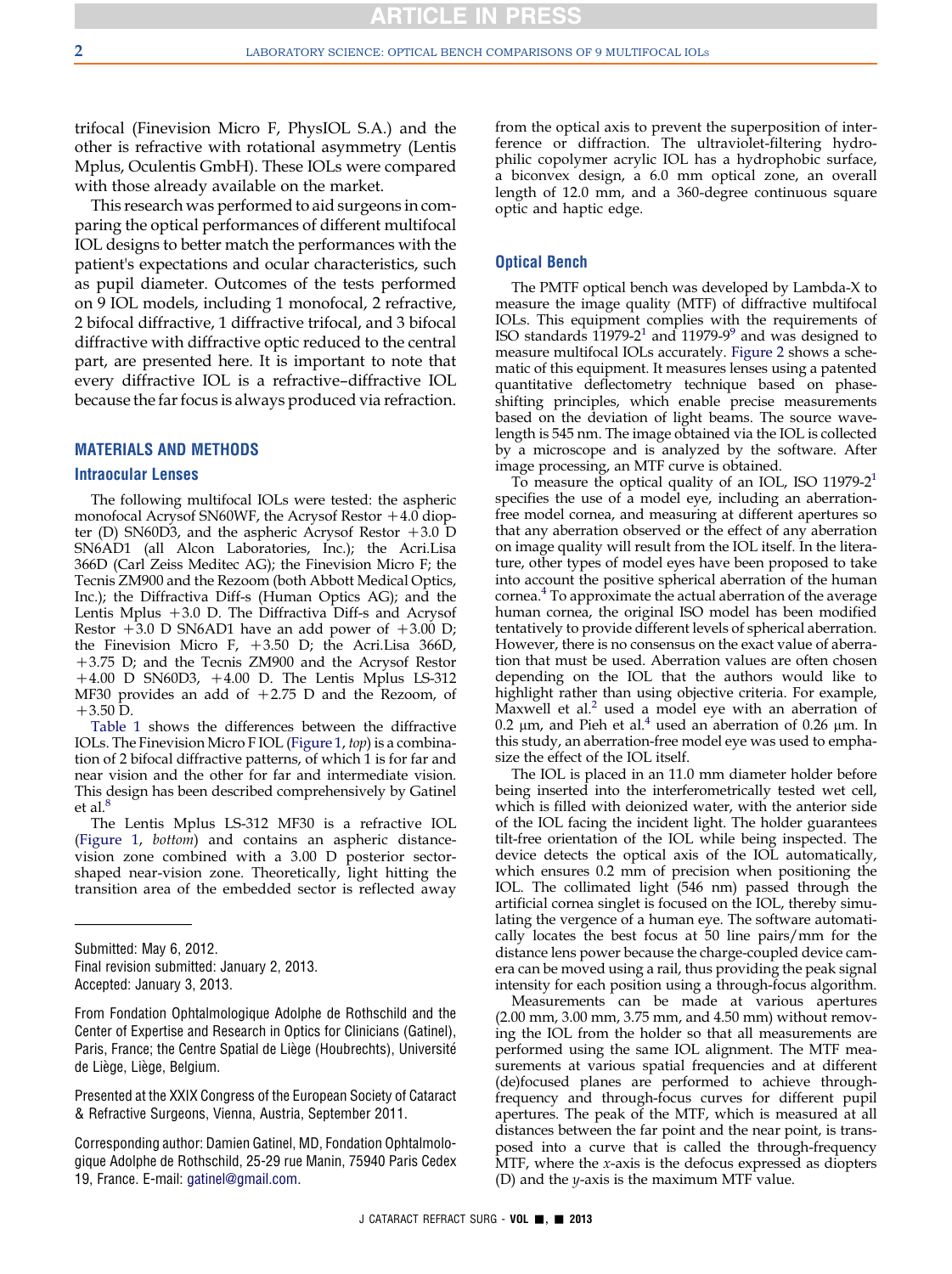<span id="page-2-0"></span>

| Table 1. Comparative characteristics of common diffractive bifocal multifocal IOLs and Physiol trifocal multifocal IOL. |                                |                                                |                        |                       |
|-------------------------------------------------------------------------------------------------------------------------|--------------------------------|------------------------------------------------|------------------------|-----------------------|
| <b>IOL</b>                                                                                                              | Diffractive Optic              | <b>Additional Power for</b><br>Near Vision (D) | <b>Pupil Dependent</b> | Diffractive Steps (n) |
| Tecnis ZM900                                                                                                            | Fully                          | $+4.00$                                        | N <sub>o</sub>         | 32                    |
| Acri.Lisa 366D                                                                                                          | Fully                          | $+3.75$                                        | No                     | 28                    |
| Acrysof Restor $+3.0$ D SN6AD1                                                                                          | Diffractive from 0.0 to 3.6 mm | $+3.00$                                        | Yes                    | 9                     |
|                                                                                                                         | diameter and then monofocal    |                                                |                        |                       |
| Acrysof Restor $+4.0$ D SN60D3                                                                                          | Diffractive from 0.0 to        | $+4.00$                                        | Yes                    | 12                    |
|                                                                                                                         | 3.6 mm diameter                |                                                |                        |                       |
| <b>Finevision Micro F</b>                                                                                               | Fully                          | $+3.50$                                        | Yes                    | 26                    |
| Diffractiva Diff-s                                                                                                      | Diffractive from 0.0 to 3.4 mm | $+3.50$                                        | Yes                    | 9                     |
|                                                                                                                         | diameter and then monofocal    |                                                |                        |                       |
| $IOL = \text{intraocular lens}$                                                                                         |                                |                                                |                        |                       |

The United States Air Force (USAF) 1951 Resolution Target test can be performed in the PMTF system. The setup is identical to the MTF test except that the slit object is replaced with the Air Force target. This feature enables estimation of IOL performance at far distance and, if applicable, near and intermediate distances. The equipment and the analysis software were validated using calibration glass lenses that were simulated theoretically.

#### Tests

The through-focus MTFs are measured using 3.0 mm, 3.75 mm, and 4.5 mm apertures at 50 cycles/mm in the ISO-standardized model eye; that is, as the focus is shifted gradually from a far object (at infinity) to increasingly closer object distances. This spatial frequency corresponds to the fundamental frequency of the 20/40 line on the Snellen eye chart.

The USAF test [\(Figure 3\)](#page-4-0) provides horizontal and vertical paired 3-bar targets of different spatial frequencies to assess resolution efficiency qualitatively, which is determined by comparing the finest pattern for which both horizontal and vertical bars can be distinguished clearly.<sup>[2](#page-5-0)</sup> Three photographs (at far, intermediate, and near focal distances) of the 1951 USAF target ([Figure 3](#page-4-0)) are shot, using the peak of the through-focus MTF to determine the camera position that results in the most resolved image. If it was not possible to determine an intermediate focal position due to the absence of a peak in the through-focus MTF between the far peak and near peak, the median position between the far peak and near peak was chosen.

## RESULTS

[Figure 4](#page-4-0) shows the through-focus MTF values measured for the 9 IOLs (the diffractive IOLs, the refractive bifocal IOLs, and the monofocal IOL) for each different pupil aperture (3.0 mm, 3.75 mm, and 4.5 mm).

eFigure 5 to eFigure 13 (available at [http://jcrsjournal.](http://jcrsjournal.org) [org](http://jcrsjournal.org)) show an image of the USAF target for far, intermediate, and near vision for each IOL at a 3.0 mm pupil aperture. For each image, the camera was positioned at the distance corresponding to a peak of the through-focus MTF.

The percentage light distribution can be approximated from the MTF area beneath the peaks of different foci. [Figure 4](#page-4-0) shows that all diffractive multifocal IOLs measured in this study were primarily designed for distance viewing at any aperture. Indeed, the amount of energy directed to far-vision focus was superior to that directed for near-vision focus for all apertures of 3.0 to 4.5 mm, which is also the case for the refractive multifocal IOL. For the Acri.Lisa 366D and the Tecnis ZM900 IOLs, a similar amount of energy was allocated to both far vision and near vision, regardless of the pupil aperture. This finding was in contrast to the Acrysof Restor  $+3.0$  D, Acrysof Restor +4.0 D, Diffractiva Diff-s, and Finevision Micro F diffractive multifocal IOLs, which increased the percentage of light energy allocated to the far vision with increasing apertures at the expense of the percentage of light energy allocated to the near vision. These IOLs showed a gradual decrease in the height of diffractive steps from the center to the periphery. Thus, these IOLs became more refractive for larger pupils to benefit distance vision. Surprisingly, the Lentis Mplus segmented refractive multifocal IOL displayed the opposite trend; this IOL allocated increasing energy to the near vision when the pupil enlarged.

For comparison, the monofocal Acrysof IOL, which was measured using the same protocol, displayed a single MTF peak assigned to far vision. This peak amplitude decreased significantly with aperture to the point that it became inferior to the far MTF of the Acrysof Restor  $+3.0$  D IOL at a 4.5 mm aperture. Notably, the spherical aberrations of these 2 IOLs were  $-0.1$  µm for the Acrysof Restor  $+3.0$  D IOL and  $-0.2$  µm for the monofocal Acrysof IOL. This difference, observed when using an aberration-free cornea on the optical bench, explains this apparent discrepancy, which showed a better MTF for a diffractive multifocal IOL than for a monofocal IOL.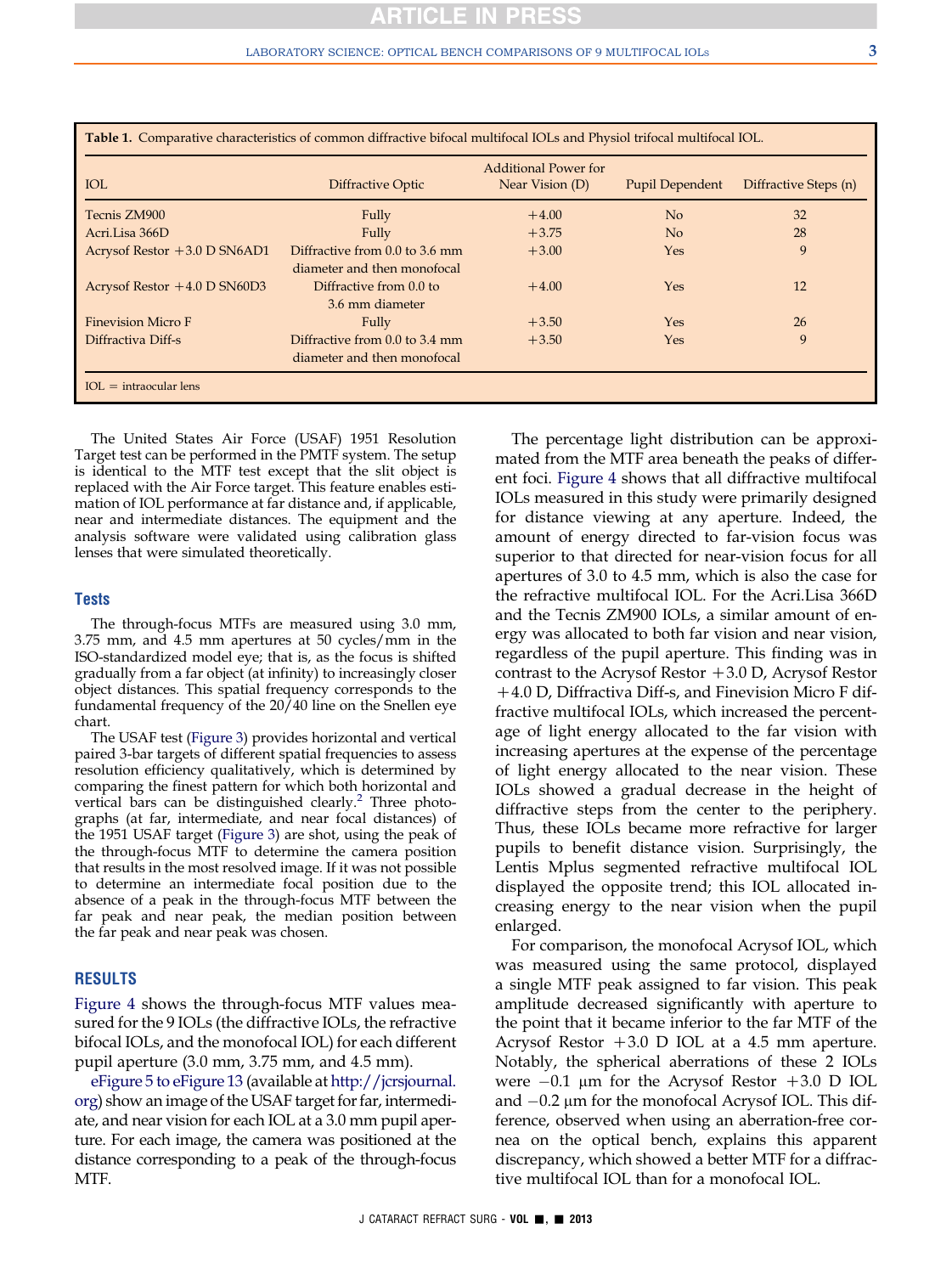<span id="page-3-0"></span>

Figure 1. Top: Finevision Micro F IOL. Bottom: Lentis Mplus IOL.

# Addition Power

The position of the highest point of the second peak on the through-focus MTF curve fixed the addition (add) power assigned to the multifocal IOLs for near vision ([Figure 4\)](#page-4-0). No second peak was observed for the Acrysof monofocal IOL.

#### Intermediate Vision

A third peak appeared in the Finevision Micro F IOL through-frequency at  $+1.75$  D, which corresponded to the foci allocated for intermediate vision.

The diffractive bifocal multifocal IOLs showed a small MTF peak in the intermediate vision range; however, the signal intensity (MTF  $< 0.1$ ) was too low to constitute a true intermediate focus. This finding underscores the importance of integrating the area below the MTF curve. The Rezoom was the only bifocal IOL providing some intermediate vision.

## Image Quality

eFigure 5 shows the measured MTFs were consistent with the image quality of the USAF target. The defocused images provided a limited amount of glare. The difference in the amount of energy allocated for far vision, the effect of which is quantifiable on the through-focus MTF curves, is difficult to appreciate when comparing the images of the IOLs studied. The decentration of the near optical zone with respect to the paraxial rays affected the image resolution of both refractive multifocal IOLs, although the MTF curves were superior due to the absence of the higher harmonic images of diffractive optical designs.

# **DISCUSSION**

Since the introduction of different diffractive multifocal IOLs, several publications have sought to assess their optical behavior. In an artificial eye model, Inoue et al.<sup>[10](#page-5-0)</sup> evaluated the ability to observe and treat the retina using a multifocal IOL. Other studies have assessed the quality of vision when looking through a multifocal IOL.

Tognetto et al. $^{11}$  $^{11}$  $^{11}$  compared 24 IOLs on an optical bench by assessing the MTF. The evaluation was performed with the bandwidth of the MTF set at 70%. Gobbi et al.<sup>[12](#page-6-0)</sup> determined the visual acuity when a multifocal IOL was inserted in an artificial eye. Artigas et al.[13](#page-6-0) compared the Acrysof Restor SN60D3, the Tecnis ZM900, the refractive Rezoom NGX (Abbott Medical Optics), and the Acrysof SN60WF monofocal IOLs. Their method was based on the image of cross lines converted to point-spread function by image processing. Maxwell et al. $2$  assessed the Crystalens AT-50SE (Bausch & Lomb), Acrysof Restor SA60D3 and



Figure 2. Optical test bench schematic (CCD = charge-coupled device; IOL = intraocular lens; L = lens; OIS = International Organization for Standardization).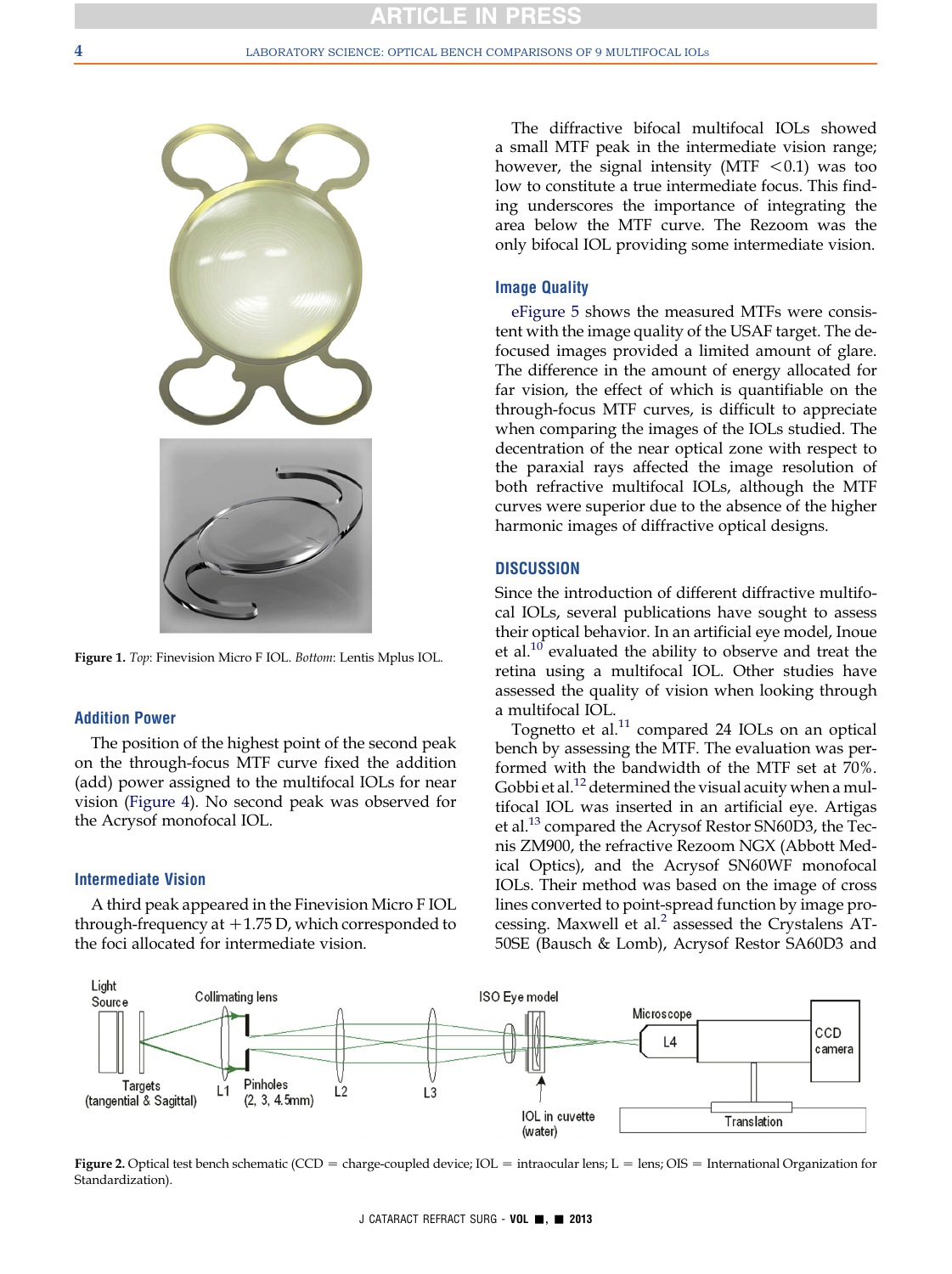<span id="page-4-0"></span>

Figure 3. Original 1951 USAF target (USAF  $=$  United States Air Force).

SNAD3 (Alcon Laboratories, Inc.), Rezoom NXG1, Acri.Lisa 366D, and Tecnis 900 (Abbott Medical Optics) IOLs. They used the MTF at different apertures and the Air Force test.

Vega et al. $^{14}$  used an artificial eye model to show that the energy efficiency was strongly dependent on pupil size and the spherical aberrations achieved. Kim et al. $<sup>7</sup>$  $<sup>7</sup>$  $<sup>7</sup>$  used an optical bench to study the focus</sup>

MTFs of the Acrysof Restor  $+4.0$  D SN6AD3 (Alcon Laboratories, Inc.), the Acrysof Restor  $+3.0$  D SN6AD1, the Rezoom NGX1, the Tecnis monofocal ZM900, and the Crystalens HD500 (Bausch & Lomb). They also visualized a resolution target (Sloan letter Es) through those IOLs and found that multifocality was effective and that bifocal IOLs provided effective far and near vision with a related decrease in the contrast of far vision. They also concluded that there was a loss in image quality when viewing targets at an intermediate distance with the bifocal IOLs.

Our study had similar outcomes. To our knowledge, this is the first study to compare a trifocal IOL with bifocal IOLs using through-frequency MTF curves. We observed a lack of intermediate vision with bifocal IOLs, whereas a distinct peak at the intermediate distance was obvious for the trifocal diffractive IOL. Tognetto et al.<sup>[11](#page-6-0)</sup> showed that no significant variability was found when the measurements using each IOL model were repeated. He showed that any variability within measurements of different types of IOLs can consequently be accepted with certainty. All IOLs used were 20.0 D in power; hence, our results do not indicate how the IOL designs assessed may differ with the base power of the IOL.

With respect to resolution, the 2 refractive IOLs provided poorer outcomes than any diffractive IOL except for far vision via a 3.0 mm aperture. This finding has been reported by Maxwell et al.<sup>[2](#page-5-0)</sup> in patients using





**Figure 4.** Through-focus MTF (x-axis = defocus (D); y-axis  $+$  MTF at 50 cycles/mm) for the IOLs at different pupil apertures.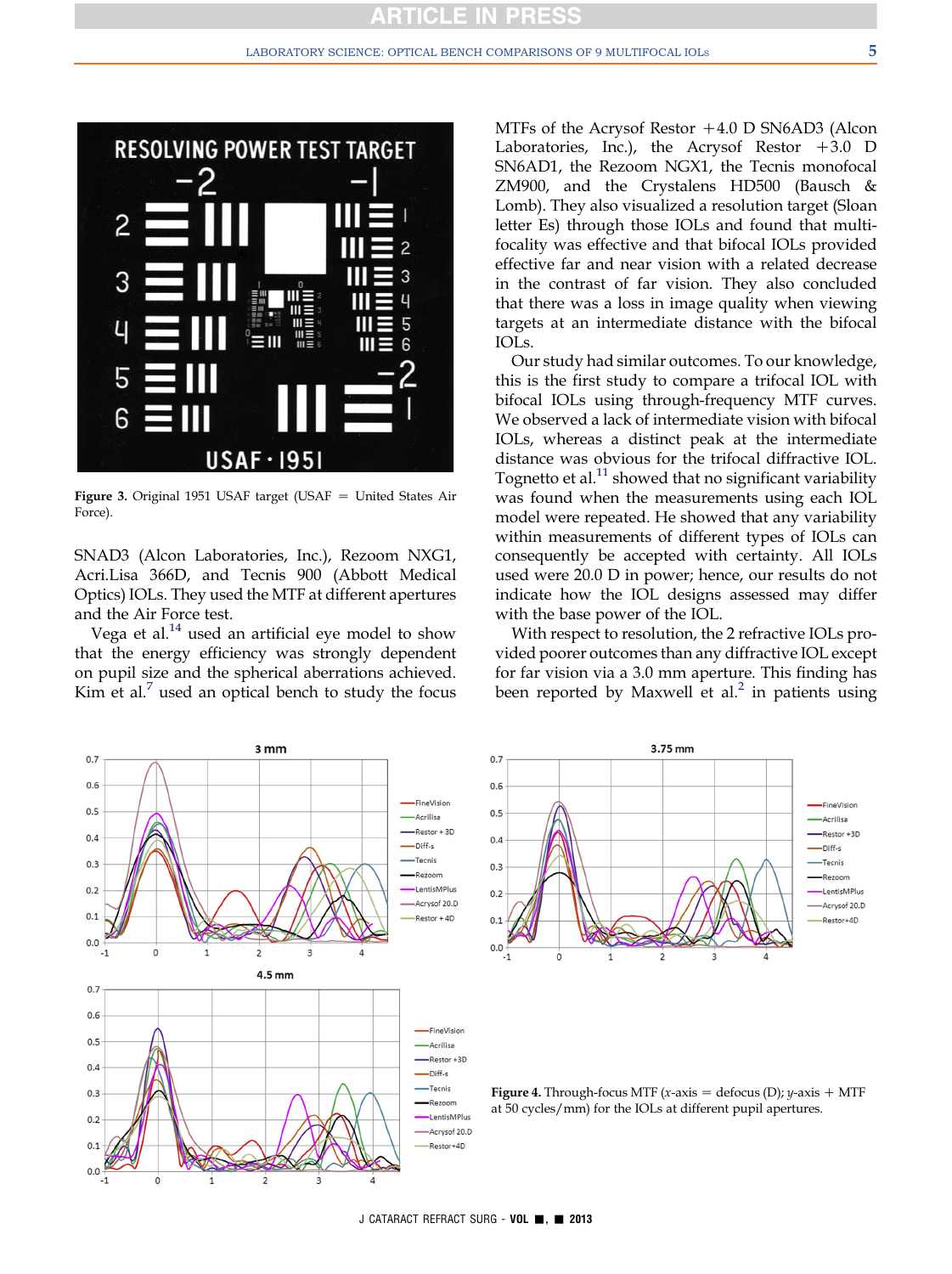<span id="page-5-0"></span>5.0 mm apertures. This is easily explained by the fact that the harmonics of a diffractive IOL create defocused images that reduce the contrast sensitivity but not the resolution because these defocused images are too blurred. In refractive IOLs, where there is only 1 defocused image (for bifocal IOLs), the paraxial rays do not contribute to the near image. Thus, the near image provided by the annular refractive zones is corrupted by the higher-order aberrations, which degrade the resolution very quickly. In the case of the nonrotationally symmetrical IOL design (Lentis Mplus), coma-like aberrations were introduced because this IOL has a sector-shaped segment for near vision. Alió et al.<sup>[15](#page-6-0)</sup> measured an elevated coma aberration in vivo after implantation of the Lentis Mplus IOL. The rotational symmetry of the Rezoom IOL minimizes the induction of coma-like aberrations and may be less detrimental to resolution.

The measurements of the IOL through-focus MTFs were generated using a single wavelength in the center of the visible spectrum, which does not provide information on the comparative performances of the IOLs at the spectrum extremities (ie, on the chromatic aberrations of these multifocal IOLs). Although the chromatic aberrations of an IOL of a given power are determined by the Abbe number (or V-number) of its material, the chromatic aberrations of IOLs per-formed using the same material are comparable.<sup>[16](#page-6-0)</sup> In this paper, the Acrysof monofocal, Restor  $+3.0$  D, and Restor  $+4.0$  D IOLs are manufactured using the same aromatic acrylic. The Rezoom and Tecnis IOLs are made from aliphatic acrylic. The Diff-s is a silicone IOL. The Acri.Lisa, the Lentis Mplus, and the FineVision Micro F IOLs are 25% hydrophilic acrylic.

One must consider the spherical aberration amplitude of the IOL at a larger aperture  $(>3.0$  mm) to generate an accurate interpretation of the MTF through-focus curves. The advantage of an aberration-free cornea on the optical bench is that it does not affect the IOL measurement because each IOL model has its own spherical aberrations.

These results parallel the clinical outcomes observed after bifocal IOL implantation: The light energy allocated to the near focus point underlies the second peak of the MTF through-focus curve of our artificial eye model and explains the induction of uncorrected near vision in implanted eyes. The MTF in the intermediate range with the Restor  $+3.0$  D IOL was better (higher) than with the Acrysof Restor  $+4.0$  D IOL, and this reduced added power has been shown to improve intermediate vision in the clinic.[17,18](#page-6-0) The introduction of a third focal point for intermediate vision with the Finevision Micro F trifocal IOL has been shown clinically to provide

intermediate distance vision $19$  without significantly degrading the far and near performance compared with preexisting diffractive bifocal designs. The intermediate vision provided by bifocal IOLs is indeed most closely related to the depth of field. Intermediate visual acuity can be improved only with the existence of a third focal point.

## WHAT WAS KNOWN

 The optical quality and the USAF images viewed through bifocal diffractive IOLs has been studied.

# WHAT THIS PAPER ADDS

• The optical quality and the USAF images viewed through a bifocal rotationally asymmetric refractive bifocal IOL and a fully diffractive trifocal IOL were studied experimentally and showed differences between existing bifocal IOLs.

## REFERENCES

- 1. International Organization for Standardization. Ophthalmic Implants – Intraocular Lenses – Part 2. Optical Properties and Test Methods. Geneva, Switzerland, ISO, 1999 (ISO 11979– 2); technical corrigendum 1. 2003
- 2. Maxwell WA, Lane SS, Zhou F. Performance of presbyopiacorrecting intraocular lenses in distance optical bench tests. J Cataract Refract Surg 2009; 35:166–171
- 3. Lang A, Portney V. Interpreting multifocal intraocular lens modulation transfer functions. J Cataract Refract Surg 1993; 19:505–512
- 4. Pieh S, Fiala W, Malz A, Strk W. In vitro Strehl ratios with spherical, aberration-free, average, and customized spherical aberration-correcting intraocular lenses. Invest Ophthalmol Vis Sci 2009; 50:1264–1270. Available at: [http://www.iovs.org/](http://www.iovs.org/content/50/3/1264.full.pdf) [content/50/3/1264.full.pdf.](http://www.iovs.org/content/50/3/1264.full.pdf) Accessed January 26, 2013
- 5. Montés-Micó R, López-Gil N, Pérez-Vives C, Bonaque S, Ferrer-Blasco T. In vitro optical performance of nonrotational symmetric and refractive-diffractive aspheric multifocal intraocular lenses: impact of tilt and decentration. J Cataract Refract Surg 2012; 38:1657–1663
- 6. Terwee T, Weeber H, van der Mooren M, Piers P. Visualization of the retinal image in an eye model with spherical and aspheric, diffractive, and refractive multifocal intraocular lenses. J Refract Surg 2008; 24:223–232
- 7. Kim MJ, Zheleznyak L, MacRae S, Tchah H, Yoon G. Objective evaluation of through-focus optical performance of presbyopiacorrecting intraocular lenses using an optical bench system. J Cataract Refract Surg 2011; 37:1305–1312
- 8. Gatinel D, Pagnoulle C, Houbrechts Y, Gobin L. Design and qualification of a diffractive trifocal optical profile for intraocular lenses. J Cataract Refract Surg 2011; 37:2060–2067
- 9. International Organization for Standardization. Ophthalmic Implants – Intraocular Lenses – Part 9. Multifocal intraocular lenses. Geneva, Switzerland, ISO, 2006 (ISO 11979–9)
- 10. Inoue M, Noda T, Mihashi T, Ohnuma K, Bissen-Miyajima H, Hirakata A. Quality of image of grating target placed in model of human eye with corneal aberrations as observed through multifocal intraocular lenses. Am J Ophthalmol 2011; 151:644–652